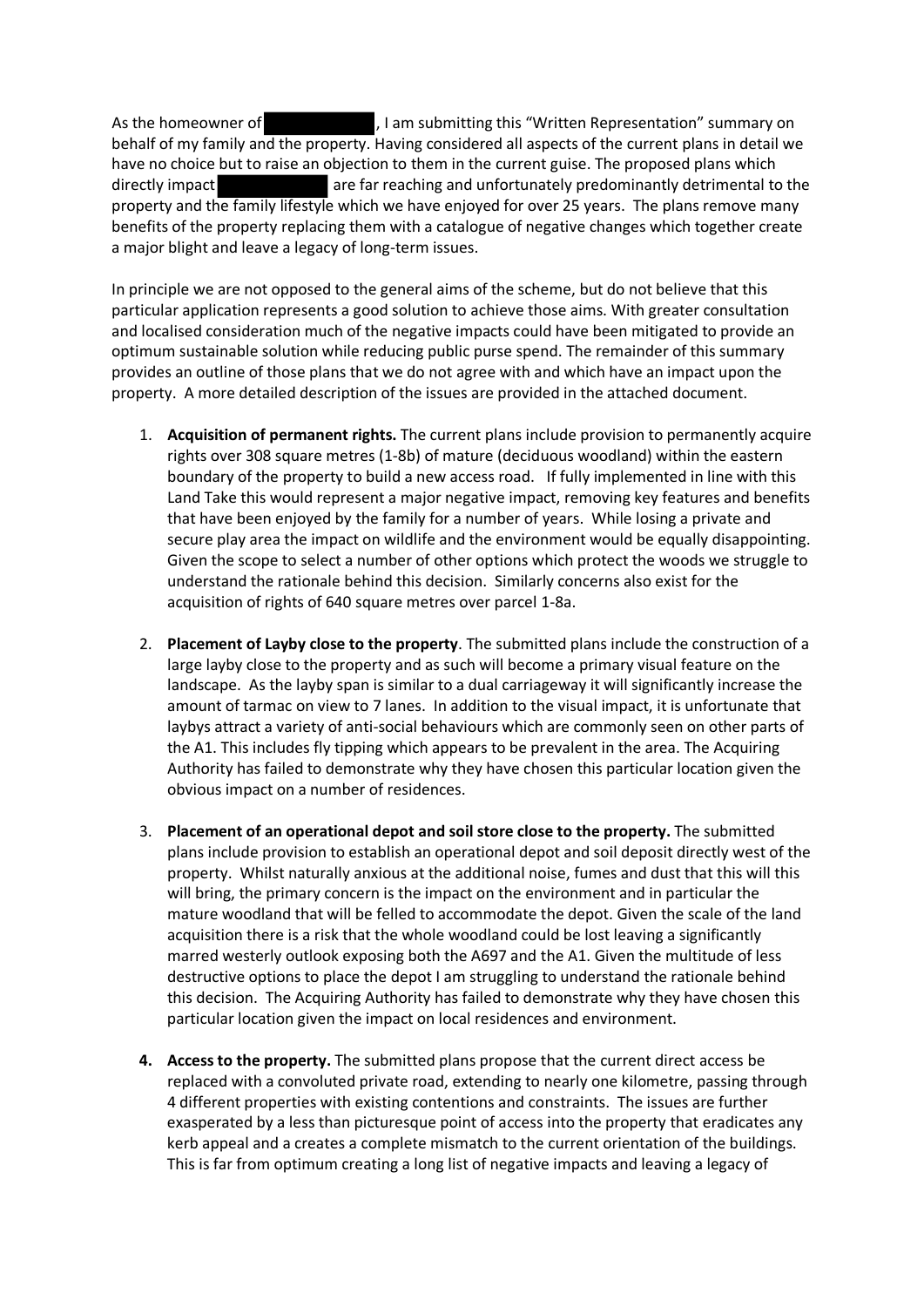issues that will continue to burden the property in the future. The rationale behind the chosen route is also questionable from a Public purse perspective as the cost of implementing the road exceeds the value of the two properties that it is intending to service.

- 5. **Transport.** The submitted plans make very little provision for other types of transport to complement the dualling project. Indeed, existing transport modes in my local area are to be removed. This includes a regular bus service with bus stops outside of my property. Similarly, the local cycle link and footpath are to be removed. Given the government agenda to encourage greater use of cycle paths I was surprised not to see a more strategic plan to integrate cycle links with the project. This was successfully achieved with the recent Morpeth bypass project.
- 6. **Landscape and Visual.** We currently enjoy a picturesque outlook with mature woodland, rolling fields and tree lined avenue. The proposed plans radically change this with the introduction of an operational depot, additional access roads, a layby and the expansion of the carriageway all in close proximity to the property. After overcoming the significant visual impact of the construction phase, we will be facing the prospect of 7 lanes of tarmac being the primary landscape view from the front of the property. Furthermore, the removal of woodland to the west of the property will leave the A697 trunk clearly visible for the first time. Whilst there is some attempt in the Landscape Mitigation plan to mask some element of this it falls well short and what is proposed will take a long time before it can take effect.
- **7. Noise and Vibration**. The proposed plans suggests that the introduction of a sound barrier and the use of low-noise surface will be sufficient to reduce noise levels of increased traffic travelling at much faster speeds. However, the proposed sound barrier is not guaranteed and only covers part of the property leaving much of it exposed. I welcome the use of lownoise surface, however, as seen on other roads the noise levels significantly increase with time as the road ages and becomes damaged with wear. We currently enjoy the use of the garden after 7pm when the traffic is very quiet and not noticeable. The expansion of the road will encourage a 24/7 use of the road thereby creating a constant noise barrage. Given the uncertainty with the sound barrier more could have been done to mitigate the impact of noise which are known to have a detrimental impact upon health**.**
- 8. **Air quality**. The current projections from data captured in 2015 suggest that the actual air quality when the road becomes operational will, under standard conditions, be within legal limits. I am surprised that such an important aspect to people's health is left to such a longrange estimation without further surveys to validate. In deriving an air quality forecast I understand that there are a large range of unknown variables which require assumptions to be made. Given the dependency on such variables I was expecting a wider range of potential results to cover different scenarios. For example, what is the impact on air quality in the event that there is an accident and traffic is stationary for some time.

Although we are realistic in recognising that a project of this scale is inevitably going to have some negative impact, we have been stunned by the scale and detrimental nature of the planned changes on a single property. At this stage of the planning process, we still have well over 50 issues which remain outstanding which does not feel right given the availability of viable alternatives that would address them. In summary, we believe that there are specific elements of the current plans that are far from optimum, however, there are cost saving alternatives which would mitigate the impact upon the property and the environment, while still meeting the scheme objectives.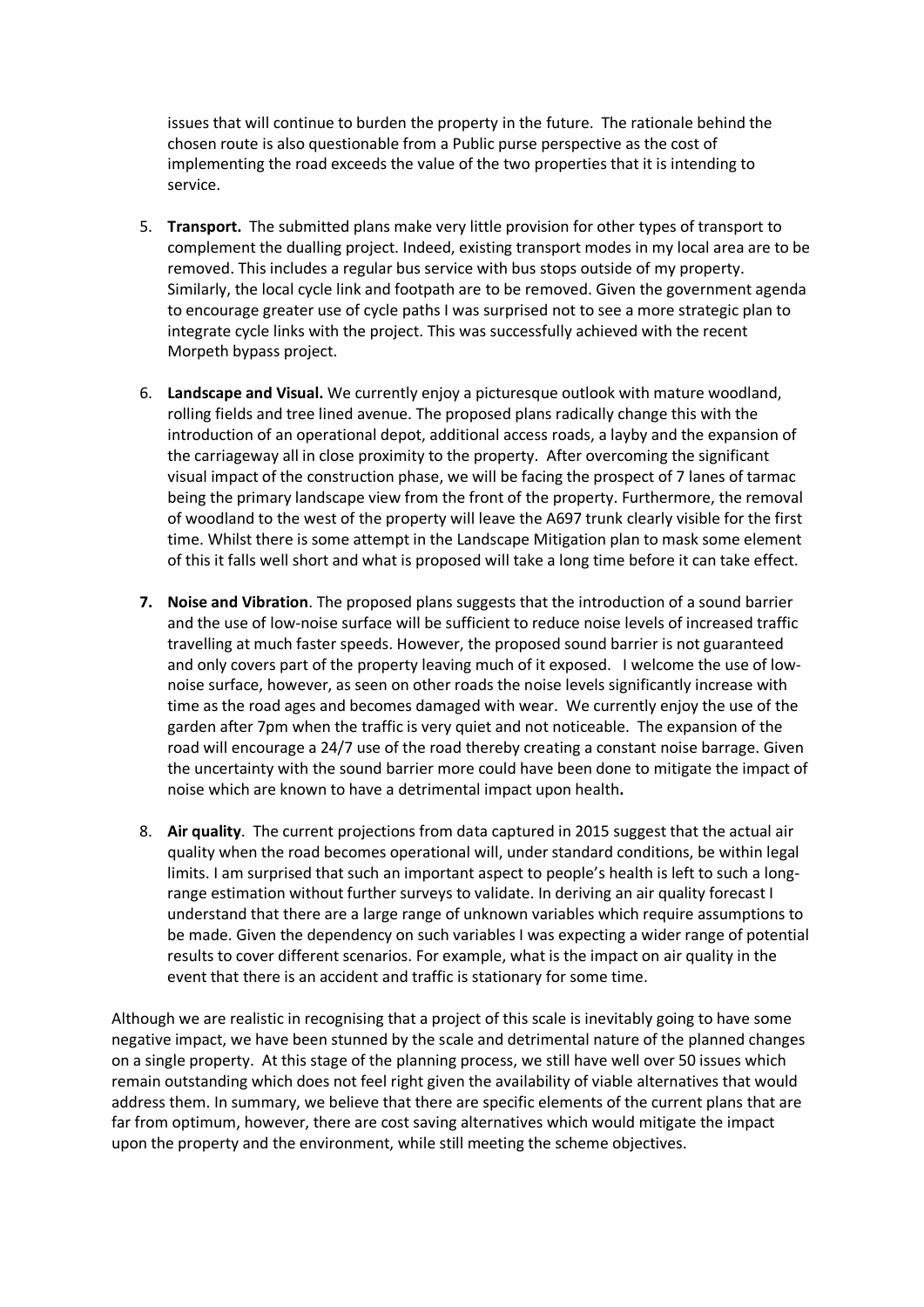As the homeowner of **I am submitting this "Written Representation"** summary on behalf of my family and the property. Having considered all aspects of the current plans in detail we have no choice but to raise an objection to them in the current guise. The proposed plans which directly impact are far reaching and unfortunately predominantly detrimental to the property and the family lifestyle which we have enjoyed for over 25 years. The plans remove many benefits of the property replacing them with a catalogue of negative changes which together create a major blight and leave a legacy of long-term issues.

In principle we are not opposed to the general aims of the scheme, but do not believe that this particular application represents a good solution to achieve those aims. With greater consultation and localised consideration much of the negative impacts could have been mitigated to provide an optimum sustainable solution while reducing public purse spend. The remainder of this document provides a more detailed description of the issues previously raised by the summary document.

- 1. **Acquisition of permanent rights.** The current plans include provision to permanently acquire rights over 308 square metres (1-8b) of mature (deciduous woodland) within the eastern boundary of the property to build a new access road. If fully implemented in line with this Land Take this would represent a major negative impact, removing key features and benefits that have been enjoyed by the family for a number of years. While losing a private and secure play area the impact on wildlife and the environment would be equally disappointing. Given the scope to select a number of other options which protect the woods we struggle to understand the rationale behind this decision. Similarly concerns also exist for the acquisition of rights of 640 square metres over parcel 1-8a.
	- a. If fully implemented in line with the 1-8b rights acquisition then there is a risk that over 50 mature deciduous trees and hedgerow would be felled which would effectively eradicate a woodland sanctuary.
	- b. This area of the property is an integral part of the garden which provides a private and secure place to enjoy day and night. The land acquisition and land take changes all of that. Given the introduction of the access road it will no longer be safe to use the area at night and it will be necessary to make secure anything of value in the area.
	- c. The current pleasant outlook across rolling fields and woods will be replaced with a tarmac road and regular vehicle traffic and people footfall.
	- d. Children and pets will no longer be able access the area safely and secure fencing will be needed to cordon the area off.
	- e. The felling of the trees and the construction of the road will eradicate a wide range of wildlife that have been encouraged over the years.
	- f. The introduction of the road will add noise and air pollution where there was none.
	- g. The woodland was one of the main attractions of the property and the proposed acquisition represents a significant loss of benefit. Any compensation offered to offset the impact would fall well short of the real value to the household.
	- h. There are no details in the plans as to what is proposed for parcel 1-8a which is concerning given where we are with the planning process. In the absence of a plan, I am naturally concerned at what will be done when the rights are acquired.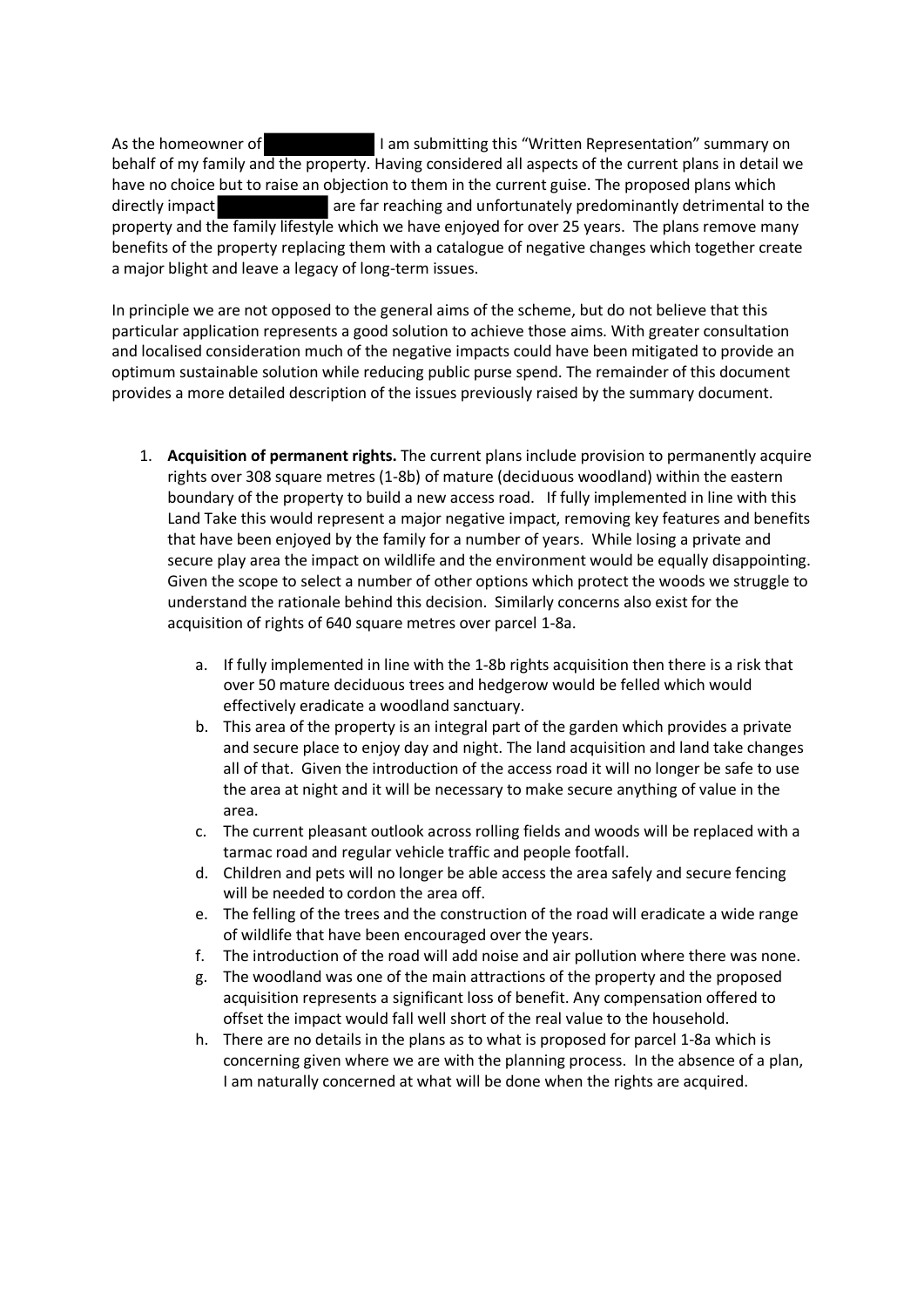- 2. **Placement of Layby close to the property**. The submitted plans include the construction of a large layby close to the property and as such will become a primary visual feature on the landscape. As the layby span is similar to a dual carriageway it will significantly increase the amount of tarmac on view to 7 lanes. In addition to the visual impact, it is unfortunate that laybys attract a variety of anti-social behaviours which are commonly seen on other parts of the A1. This includes fly tipping which appears to be prevalent in the area. The Acquiring Authority has failed to demonstrate why they have chosen this particular location given the obvious impact on a number of residences. The following provides further details on why this is considered to a significant issue.
	- a. Laybys are commonly used by HGV vehicles to provide a stopover. The prospect of overlooking a tarmacked layby is not great but a HGV vehicle park would spoil the landscape further.
	- b. Laybys are essential to assist broken downs vehicles. Unfortunately, it is also common that they look to the local properties for assistance.
	- c. The close proximity of the layby provides a convenient place to park for anyone wishing to burgle the local properties.
	- d. The wide expanse of the layby minimises what can be done to the landscape to mitigate the impact of removing the hedgerow and coronation trees.
	- e. It is common to see vehicles sitting idle in laybys running their engines thereby further increasing concerns on air quality.
	- f. Unfortunately, the antisocial behaviour on display at laybys is not restricted to just fly tipping.
- 3. **Placement of an operational depot and soil store close to the property.** The submitted plans include provision to establish an operational depot and soil deposit directly west of the property. Whilst naturally anxious at the additional noise, fumes and dust that this will this will bring, the primary concern is the impact on the environment and in particular the mature woodland that will be felled to accommodate the depot. Given the scale of the land acquisition there is a risk that the whole woodland could be lost leaving a significantly marred westerly outlook exposing both the A697 and the A1. Given the multitude of less destructive options to place the depot I do not understand the rationale behind this decision. The Acquiring Authority has failed to demonstrate why they have chosen this particular location given the impact on local residences and environment. The following provides further details on why this is considered to be a significant issue.
	- a. The current land take which is planned to accommodate the depot is extensive and includes all of the woodland west of the property. Having acquired the land there would be no constraint on how much woodland is felled to accommodate the depot and local works. There is has been no justification as to why so much land has been acquired. The acquisition should be tailored to actual need rather than leaving it so open ended.
	- b. The proposed acquisition for the depot includes plans demolishing of a very pleasant stone cottage.
	- c. A regularly used footpath through the woodlands will be lost the acquisition and the works. The removal of the footpath leaves the property land locked with no option to venture west of the property.
	- d. Information on how the HGV vehicles access the depot is still not clear. This includes vehicles required to deposit soil. It is likely that further tarmac will be need to laid to facilitate this during construction thereby adding to the existing 7 lanes of tarmac on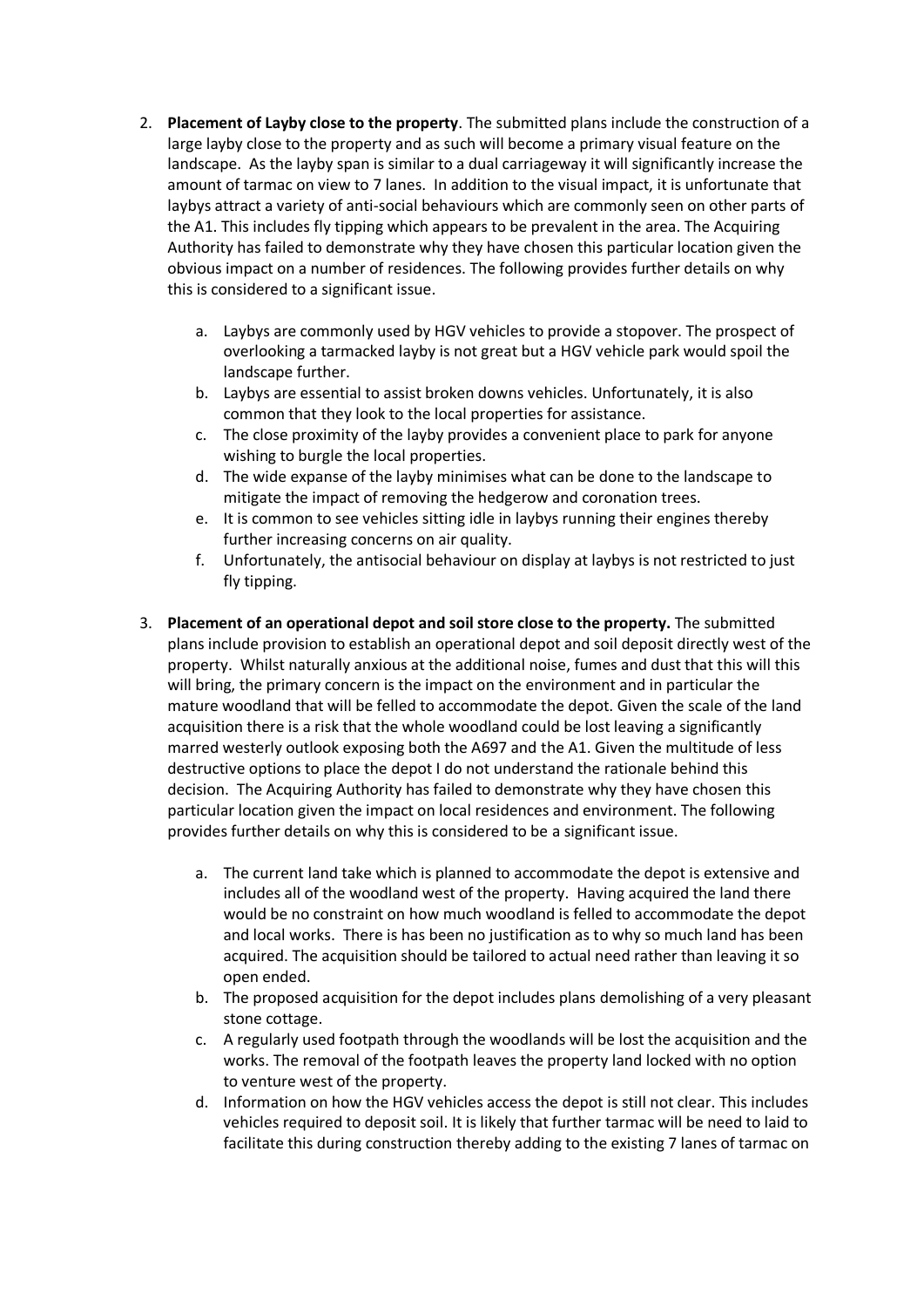view. The significant negative impact the depot will have on the landscape is recognised in the plans during the construction phase.

- e. Access of vehicles to the depot will add to the air quality, dust and noise concerns.
- f. Given the negative impact on the environment and landscape and the close proximity to a cluster of houses it is even more confusing as to why this site was chosen.
- **4. Access to the property.** The submitted plans propose that the current direct access be replaced with a convoluted private road, extending to nearly one kilometre, passing through 4 different properties with existing contentions and constraints. The issues are further exasperated by a less than picturesque point of access into the property that eradicates any kerb appeal and a creates a complete mismatch to the current orientation of the buildings. This is far from optimum creating a long list of negative impacts and leaving a legacy of issues that will continue to burden the property in the future. The rationale behind the chosen route is also questionable from a Public purse perspective as the cost of implementing the road exceeds the value of the two properties that it is intending to service. The following provides further details on why this is considered to be a significant issue.
	- a. Although it is understandable that the current direct access has to be replaced the proposed solution is not good one removing many benefits while imposing additional burdens on the household.
	- b. Even at this late stage in the planning process there is still a lack of information on how the access road is to be managed and what rules will apply to govern its usage. Various models have mentioned but all are less ideal and all would place additional burden and risk on the property.
	- c. The current pleasant outlook across rolling fields and woods will be replaced with a tarmac road.
	- d. The introduction of the road will add noise and air pollution where previously there was none.
	- e. In wrapping around the property, the access road raises concern on security for the first time. Furthermore, all privacy enjoyed in the garden will be lost.
	- f. Entrance to the property from the North will take much longer to complete with circa 3 extra miles of travel and an additional 15-minute journey to access the property. Similarly, journeys to the south will take much longer. The prospect of friends popping into the house will no longer be an option.
	- g. The new access road to the property will entail travelling through the property of 4 different owners, who are known to have concerns about the access. Although it is understood that the owners cannot change or restrict usage there is still an overriding feeling of being beholding to the respective owners and will be open to abuse or a conflict of interest. For example, the farm use of the road will be very different to domestic use and will understandably be motivated to maximise crop growth. Similarly, the domestic properties will be unhappy at the level of mud being transferred by farm vehicles.
	- h. To get access to the rear of the property (to carry out maintenance) by car the new plans require a journey of over 1k over 2 additional properties.
	- i. Given the high level of dependency on 6 different properties to gain access to the property there is real risk that the access will become compromised with any relationship fall-out. This has happened in the past and unfortunately is likely to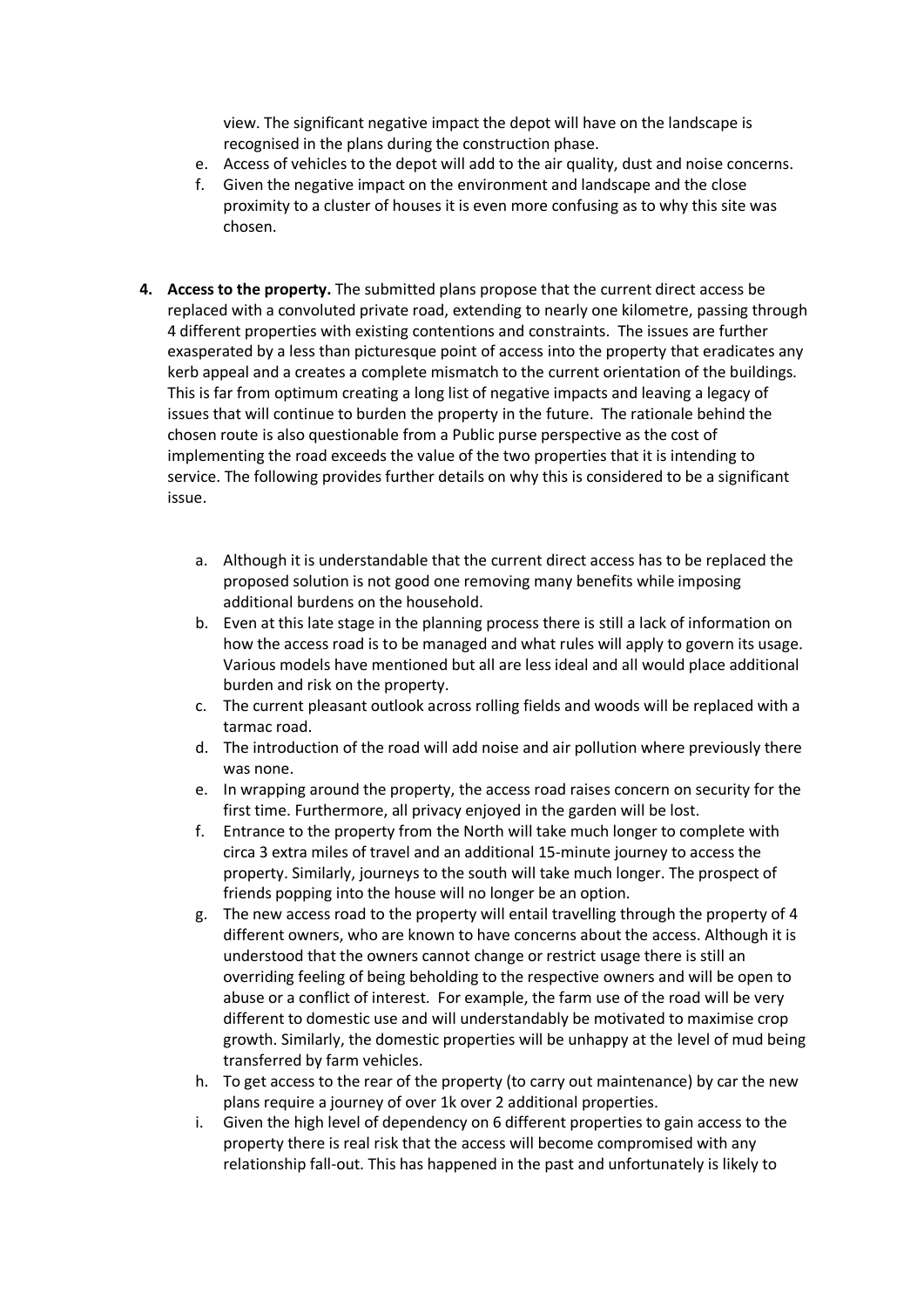happen again especially when you factor in road maintenance responsibilities. This arrangement will be a constant source of contention going forward and is not sustainable. Unfortunately, even before the route has been established it has already created a fall-out between neighbours.

- j. The maintenance of the new access road will place an additional obligation on the property. Given the length of the private road and the mixed usage (including farm vehicles) this undoubtedly represents a major new burden on the household.
- k. The planned point of access to the property is less than optimum. The original build and design of the house (and gardens) were purposely customised to orientate around the current access and significant investment has been over the years to landscape the property to optimise the ease of use and maximise the "kerb appeal". The proposed plans effectively negate all this effort and investment and will require a major redesign which is not been planned. This will also involve the removal of further trees which will expose the new carriageway further. The current point of access is also not wanted by the neighbour whose property the access road has to travel over.
- **l.** The costs of constructing the access road to service the two properties represent a significant public purse spend and one that exceeds the value of the properties. This position is further exasperated with plans to construct a further access road to the rear of the property.
- 5. **Transport.** The submitted plans make very little provision for other types of transport to complement the dualling project. Indeed, existing transport modes in my local area are to be removed. This includes a regular bus service with bus stops outside of my property. Similarly, the local cycle link and footpath are to be removed. Given the government agenda to encourage greater use of cycle paths I was surprised not to see a more strategic plan to integrate cycle links with the project. This was successfully achieved with the recent Morpeth bypass project. The following provides further details on why this is considered to be a significant issue.
	- a. Having a regular bus service directly outside the property is a major benefit to the property and has been well used over the years. There is minimal reference to the impact on Transport links in the DCO.
	- b. In the future my family and I will need to walk over a mile to the nearest bus stop. The prospect of anyone from the family walking alone along an unlit country road in the winter is a nonstarter given the obvious safety concerns.
	- c. To neglect the potential of improving cycle links and footpaths in the area would appear to be a missed opportunity.
	- d. The loss of these transport options, particularly the bus service, represents a significant loss of benefit to the property.
- 6. **Landscape and Visual.** We currently enjoy a picturesque outlook with mature woodland, rolling fields and tree lined avenue. The proposed plans radically change this with the introduction of an operational depot, additional access roads, a layby and the expansion of the carriageway all in close proximity to the property. After overcoming the significant visual impact of the construction phase, we will be facing the prospect of 7 lanes of tarmac being the primary landscape view from the front of the property. Furthermore, the removal of woodland to the west of the property will leave the A697 trunk clearly visible for the first time. Whilst there is some attempt in the Landscape Mitigation plan to mask some element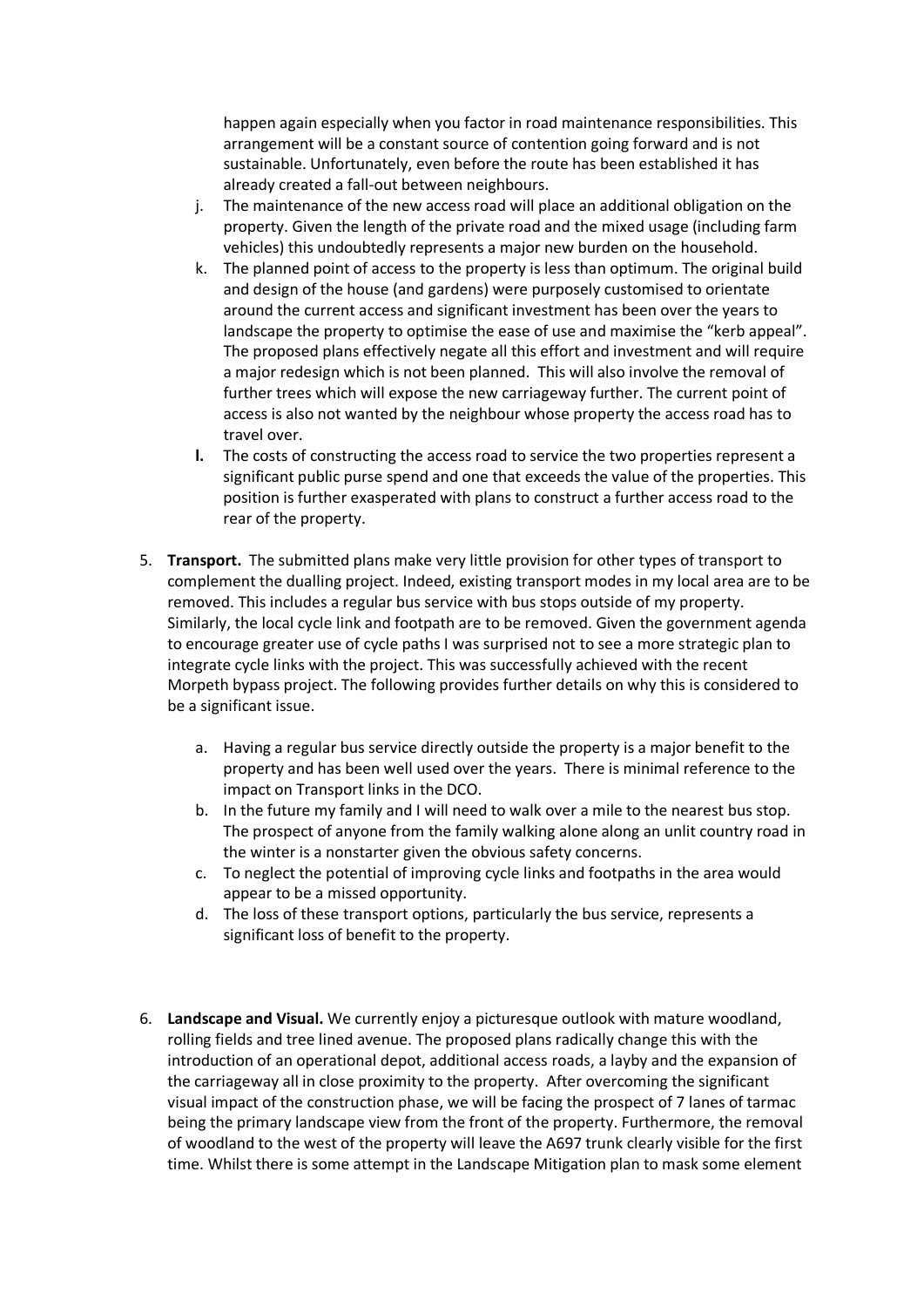of this it falls well short and what is proposed will take a long time before it has any positive impact. The following provides further details on why this is considered to be a significant issue.

- a. The current plans also include a significant public spend to construct a high-quality formal road to the woods north of the property. Given the low farm usage of this road it would appear an expensive over engineered solution. There is an opportunity to save budget by extending the existing farm track to the woods while at the same time significantly improving the landscape outlook.
- b. With the new access road wrapping around the property all views from the property will be dominated by tarmac.
- c. The plans involve significant felling of mature trees on the north, west and east outlook leaving tarmac on view.
- **7. Noise and Vibration**. The proposed plans suggests that the introduction of a sound barrier and the use of low-noise surface will be sufficient to reduce noise levels of increased traffic travelling at much faster speeds. However, the proposed sound barrier is not guaranteed and only covers part of the property leaving much of it exposed. I welcome the use of lownoise surface, however, as seen on other roads the noise levels significantly increase with time as the road ages and becomes damaged with wear. We currently enjoy the use of the garden after 7pm when the traffic is very quiet and not noticeable. The expansion of the road will encourage a 24/7 use of the road thereby creating a constant noise barrage. Given the uncertainty with the sound barrier more could have been done to mitigate the impact of noise which is known to have a detrimental impact upon health**.** The following provides further details on why this is considered to be a significant issue.
	- a. There is no detail available as to why the sound barrier is at risk and why it cannot be extended.
	- b. In comparing the noise levels between a dual carriageway and the current single carriageway it is very noticeable how much noisier the dual is compared to the single carriage. The higher speeds and increased volume of HGV traffic significantly increase noise levels.
	- c. Given the DCO conclusion that there will be no increase in noise levels I am very sceptical on how this has been derived. It would appear that they have prematurely assumed that the sound barrier will be constructed and have not taken into account of how noise levels change at different times of the day.
	- d. As highlighted in the DCO the average speeds along the current single carriageway are circa 50 mph which is an optimum speed for minimising noise levels. Vehicles travelling at 70 miles an hour or over are significantly noisier regardless of road surface.
	- e. The DCO does not provide any indication of the impact of the new access roads and the depot on the noise levels.
	- f. With the new access road circling the property there is no longer any part of the property where it is possible to escape from road noise.
	- g. There is very little reference in the DCO on what impact vibration will have on the properties. Positioned just 8 meters from the new dual carriageway the increase in HGV vehicles and speeds will lead to a significant increase of vibration on the property. The stone building which was built over 100 years ago was never engineered to withstand the impact of a dual carriageway so close to the property. A survey has not been carried out to assess the impact on the building.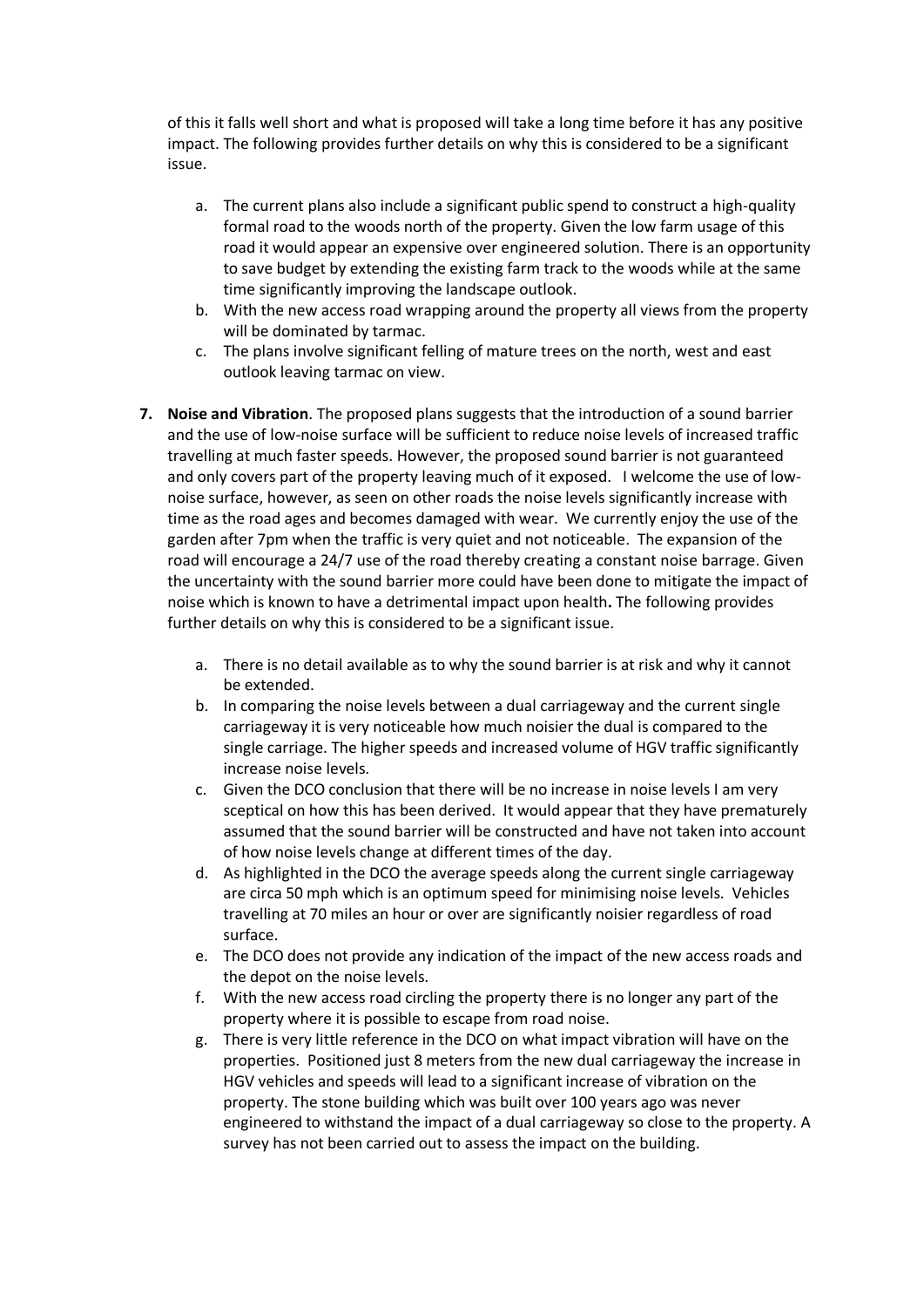- 8. **Air quality**. The current projections from data captured in 2015 suggest that the actual air quality when the road becomes operational will under standard conditions be within legal limits. I am surprised that such an important aspect to people's health is left to such a longrange estimation without further surveys to validate. In deriving an air quality forecast I understand that there are a large range of unknown variables which require assumptions to be made. Given the dependency on such variables I was expecting a wider range of potential results to cover different scenarios. For example, what is the impact on air quality in the event that there is an accident and traffic is stationary for some time.
- **9. Air quality**. The current projections from data captured in 2015 suggest that the actual air quality when the road becomes operational will, under standard conditions, be within legal limits. I am surprised that such an important aspect to people's health is left to such a longrange estimation without further surveys to validate. In deriving an air quality forecast I understand that there are a large range of unknown variables which require assumptions to be made. Given the dependency on such variables I was expecting a wider range of potential results to cover different scenarios. For example, what is the impact on air quality in the event that there is an accident and traffic is stationary for some time. The following provides further details on why this is considered to be a significant issue.
	- a. I understand that the majority of the data was captured in 2015 and the subsequent results extrapolated before the current plans were formulated. A significant number of changes have been made to the plans since then which have a direct impact on air pollution
	- b. The DCO would appear to be content that no mitigation is required as it meets EU standards. The measurement of air quality is not something that should be assessed in such a digital manner. Any degradation of air quality should be recognised as a negative and taken seriously. There can be no doubt that an increase in levels of traffic, particularly of HGV vehicles, there will be a greater level of pollutants in the air. There is no mitigation planned to offset this.
	- c. The air quality predictions documented in the DCO are based upon various receptors that were placed along the route in 2015. This includes one that was placed within our property which we are unaware of.
	- d. Although I understand that it is standard industry practice to extrapolate the expected air quality 10 years in advance, I am struggling to understand how an accurate forecast can be derived given the wide range of different factors which have an impact upon air quality.
	- e. In the event that the forecasts are wrong there would appear to be no options for recourse after the event
	- f. Occasionally the traffic is brought to a standstill on such occasions it is noticeable that fumes drift into the property. With the dualling of the road the impact will be double what we have experienced in the past.
	- g. Given the age of the data sources I was expecting to see a schedule for further surveys to be carried out to update and validate the results.
	- h. The DCO does not provide any detail on the impact of the access road encircling the property.
	- i. The DCO does not provide any detail on the impact of the layby close to the property.

Although we are realistic in recognising that a project of this scale is inevitably going to have some negative impact, we have been stunned by the scale and detrimental nature of the planned changes